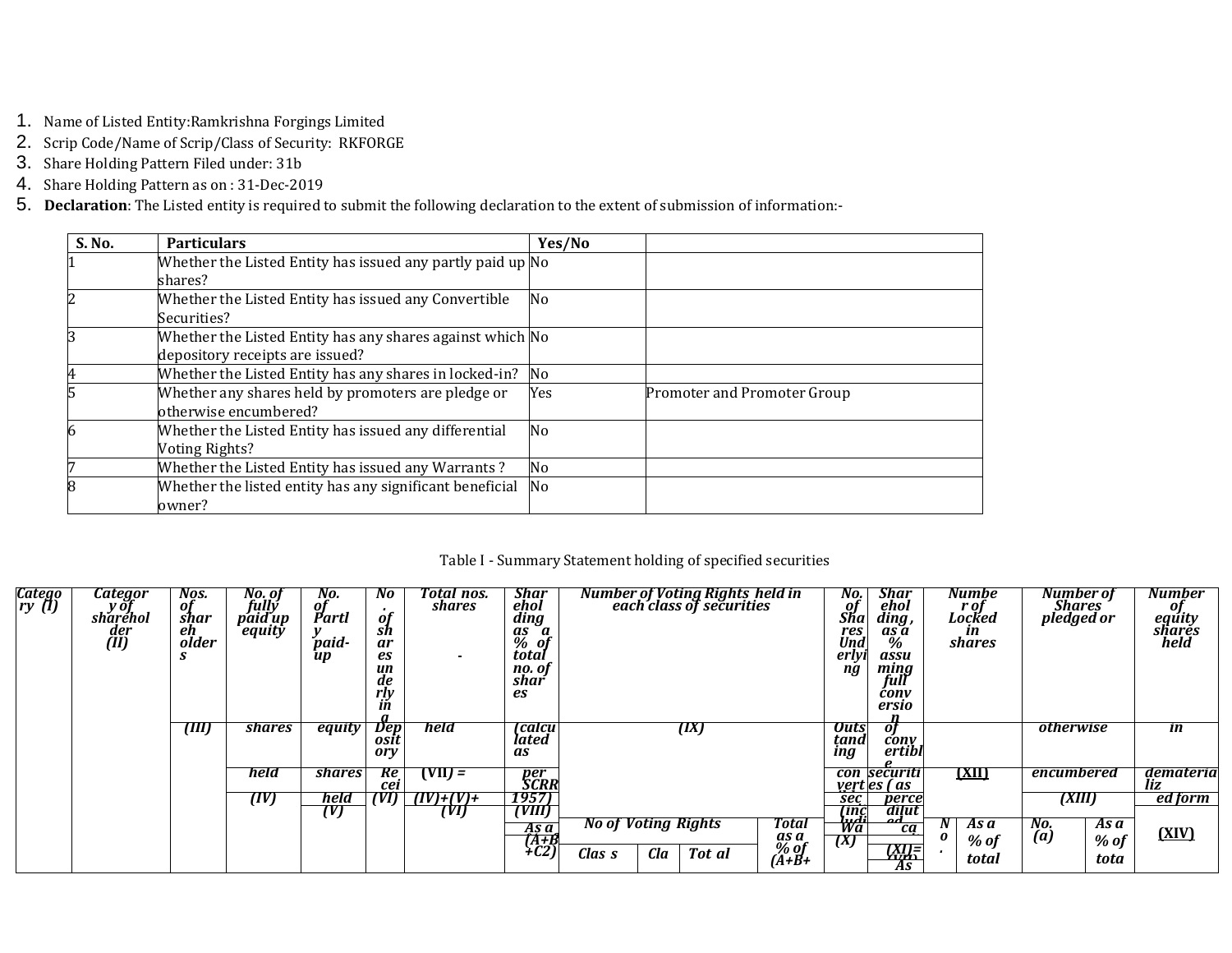|                |                                                   |      |            |   |          |       | eg: X      | S S<br>eg:<br>y |              | U)    |                 | (A+<br>B+C<br>2) | à | <b>Shar</b><br>es<br>held<br>(b) |               | Sha<br>re s<br>held<br>(b) |          |
|----------------|---------------------------------------------------|------|------------|---|----------|-------|------------|-----------------|--------------|-------|-----------------|------------------|---|----------------------------------|---------------|----------------------------|----------|
| А              | Promoter &<br>Promoter<br>Group                   |      | 14630039 0 | Ю | 14630039 | 44.8  | 14630039 0 |                 | 14630039     | 44.8  | 10              | 44.8             |   |                                  | 2557200 17.48 |                            | 14630039 |
|                | Public                                            | 8790 | 17914799 0 |   | 17914799 | 54.86 | 17914799   | $\bf{0}$        | 17914799     | 54.86 |                 | 54.86            |   |                                  |               |                            | 17914766 |
|                | Non<br>Promoter-<br>Non Public                    |      | 108062     | n | 108062   |       | 108062     |                 | 108062       | 0.33  |                 |                  |   |                                  |               |                            | 108062   |
| C <sub>1</sub> | Shares<br>underlying<br><b>DRs</b>                |      |            |   |          |       |            |                 |              |       | n               |                  |   |                                  |               |                            |          |
| C <sub>2</sub> | Shares held by <sup>1</sup><br>Employee<br>Trusts |      | 108062     | n | 108062   | 0.33  | 108062     |                 | 108062       | 0.33  | Ю               | 0.33             |   |                                  |               |                            | 108062   |
|                | Total                                             | 8799 | 32652900 0 | Ю | 32652900 | 100   | 32652900 0 |                 | 32652900 100 |       | $\vert 0 \vert$ | 100              |   |                                  | 2557200 7.83  |                            | 32652867 |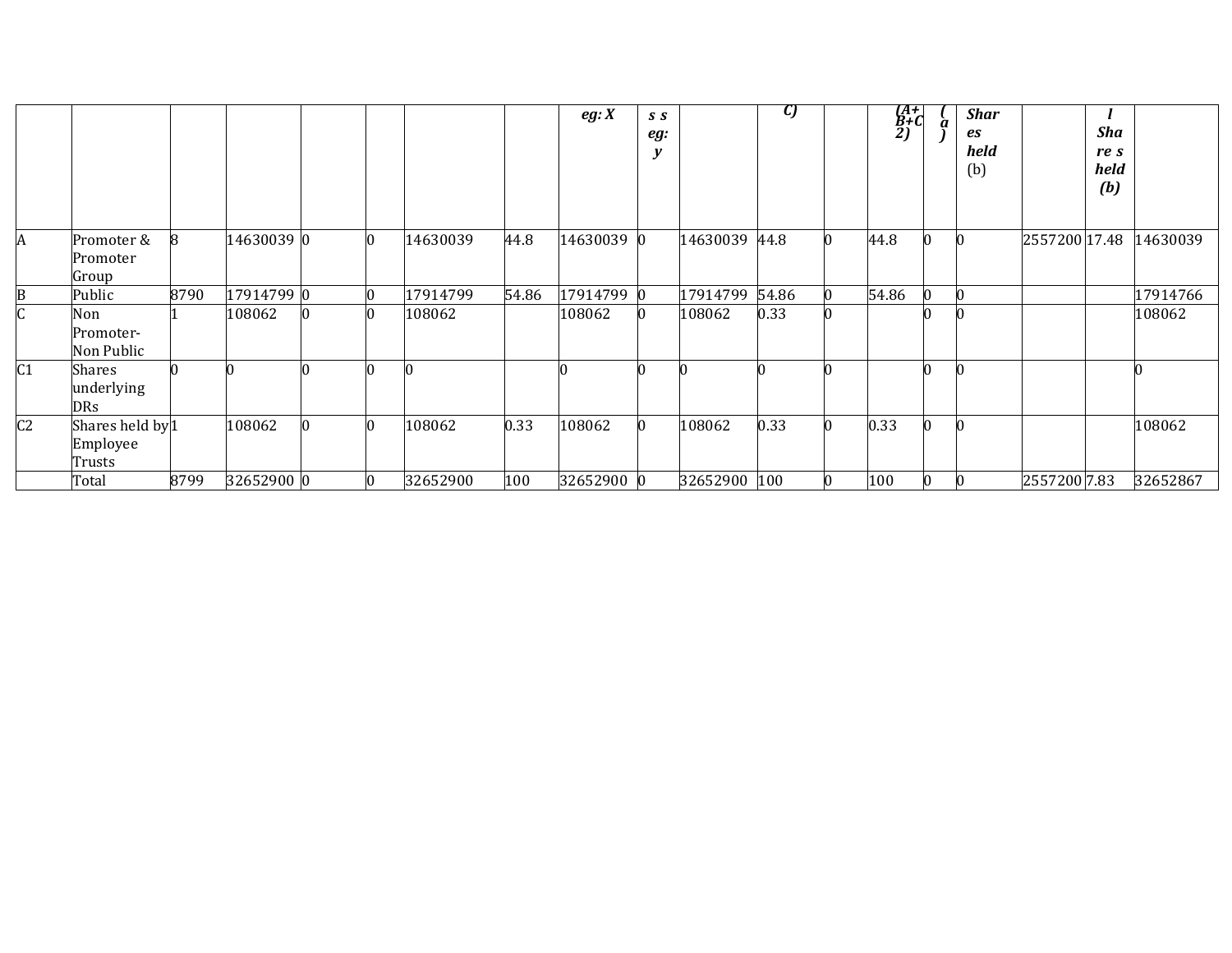Table II - Statement showing shareholding pattern of the Promoter and Promoter Group

|   | Category &                 | <b>PAN</b>        |          | No. of No. of                       | Par                      | Nos. of              | <b>Total</b>                                                                        | <b>Share</b>  |                            |                | <b>Number of Voting Rights held</b> |                                  | No.                            | <b>Shar</b>                                  |    | <b>Numbel</b>         | Number of               |                | <b>Number</b>                            |
|---|----------------------------|-------------------|----------|-------------------------------------|--------------------------|----------------------|-------------------------------------------------------------------------------------|---------------|----------------------------|----------------|-------------------------------------|----------------------------------|--------------------------------|----------------------------------------------|----|-----------------------|-------------------------|----------------|------------------------------------------|
|   | of the                     | TM)               | share    | <b>fully</b>                        | paid                     | <i>shares</i>        | nos.                                                                                | ding          |                            |                | each class of securities            |                                  | <b>Shar</b>                    | $\overline{g}$ ,                             |    | Locked                | <b>Shares</b>           |                | equity                                   |
|   | <b>Shareholder</b>         |                   | older    | paid                                | equ                      | underlyi<br>Deposito | <b>shares</b><br>held <sup>*</sup>                                                  | calcul        |                            |                | (IX)                                |                                  | <b>Underl</b><br><b>Outsta</b> | ass<br>full                                  |    | <i>share</i><br>(XII) | pledged or<br>othérwise |                | shares                                   |
|   | $\boldsymbol{\mathit{U}}$  |                   | (III)    | <u>up</u><br><u>equity</u><br>share | $\overline{sha}$<br>held | Receipts             |                                                                                     | d as<br>SCRR, |                            |                |                                     |                                  | conver                         | conv                                         |    |                       | encumbered              |                | in<br>demateria                          |
|   |                            |                   |          |                                     | (V)                      | (VI)                 | $\begin{array}{c}\n\overrightarrow{VII} = \\ \overrightarrow{IV+V+VI}\n\end{array}$ | 7957          |                            |                |                                     |                                  | securi                         | $\overline{ot}$                              |    |                       | (XIII)                  |                | ed form                                  |
|   |                            |                   |          | s held<br>[IV]                      |                          |                      |                                                                                     |               | <b>No of Voting Rights</b> |                |                                     | Tо                               | <i>(inclu</i>                  | $\overline{conv}$                            | -N | As a                  | <b>No.</b> (a)          | As a           | $\overline{(\overline{X} \overline{V})}$ |
|   |                            |                   |          |                                     |                          |                      |                                                                                     | As a %        |                            |                |                                     | $\tilde{t}$ al                   | Warr                           | secu                                         | 0  | $\%$                  |                         | $%$ of         |                                          |
|   |                            |                   |          |                                     |                          |                      |                                                                                     | $A+B+$<br>VШ  |                            |                |                                     | as                               | (X)                            | $\overline{as}\ \overline{a}$                |    |                       |                         | tota           |                                          |
|   |                            |                   |          |                                     |                          |                      |                                                                                     |               | <b>Class X</b>             |                | Tot al                              |                                  |                                | perc                                         |    |                       |                         |                |                                          |
|   |                            |                   |          |                                     |                          |                      |                                                                                     |               |                            |                |                                     | $\frac{a}{\%}$ of $\frac{a}{\%}$ |                                | $\frac{\overrightarrow{gt}}{\underline{sh}}$ |    | $\bf{f}$              |                         |                |                                          |
|   |                            |                   |          |                                     |                          |                      |                                                                                     |               |                            |                |                                     |                                  |                                | ca                                           |    | to                    |                         | shar           |                                          |
|   |                            |                   |          |                                     |                          |                      |                                                                                     |               |                            |                |                                     | tal<br>V <sub>o</sub>            |                                | $\frac{1}{\sqrt{M}}$                         |    | ta                    |                         | e <sub>s</sub> |                                          |
|   |                            |                   |          |                                     |                          |                      |                                                                                     |               |                            |                |                                     | tin                              |                                |                                              |    |                       |                         | held           |                                          |
|   |                            |                   |          |                                     |                          |                      |                                                                                     |               |                            |                |                                     | $g_{\rm rig}$                    |                                | $\frac{\frac{1}{2}}{\frac{1}{2}+}$           |    | $\boldsymbol{S}$      |                         | (b)            |                                          |
|   |                            |                   |          |                                     |                          |                      |                                                                                     |               |                            |                |                                     |                                  |                                | $\ddot{B}$ +                                 |    |                       |                         |                |                                          |
|   | Indian                     |                   | $\Omega$ |                                     |                          | l0                   |                                                                                     | n             |                            | $\overline{0}$ |                                     |                                  |                                |                                              |    | n.                    |                         |                |                                          |
|   | Individuals/Hin            |                   | 4        | 1125500                             |                          | n                    | 1125500                                                                             | 3.45          | 1125500                    | $\overline{0}$ | 1125500                             | 3.45                             |                                | 3.45                                         |    |                       |                         |                | 1125500                                  |
|   | du undivided               |                   |          |                                     |                          |                      |                                                                                     |               |                            |                |                                     |                                  |                                |                                              |    |                       |                         |                |                                          |
|   | Family                     |                   |          |                                     |                          |                      |                                                                                     |               |                            |                |                                     |                                  |                                |                                              |    |                       |                         |                |                                          |
|   | NARESH JALAN AABH 1        |                   |          | 268750                              |                          | n                    | 268750                                                                              | 0.82          | 268750                     | $\overline{0}$ | 268750                              | 0.82                             |                                | 0.82                                         | n  | $\Omega$              |                         | U              | 268750                                   |
|   | <b>HUF</b>                 | N4403             |          |                                     |                          |                      |                                                                                     |               |                            |                |                                     |                                  |                                |                                              |    |                       |                         |                |                                          |
|   |                            |                   |          |                                     |                          |                      |                                                                                     |               |                            |                |                                     |                                  |                                |                                              |    |                       |                         |                |                                          |
|   |                            |                   |          |                                     |                          | n                    | 120000                                                                              |               |                            | $\overline{0}$ |                                     |                                  |                                |                                              |    | $\Omega$              |                         | n              |                                          |
|   | <b>MAHABIR</b>             | AACH <sup>1</sup> |          | 120000                              |                          |                      |                                                                                     | 0.37          | 120000                     |                | 120000                              | 0.37                             |                                | 0.37                                         | 0  |                       |                         |                | 120000                                   |
|   | PRASAD JALAN M0965         |                   |          |                                     |                          |                      |                                                                                     |               |                            |                |                                     |                                  |                                |                                              |    |                       |                         |                |                                          |
|   | <b>HUF</b>                 |                   |          |                                     |                          |                      |                                                                                     |               |                            |                |                                     |                                  |                                |                                              |    |                       |                         |                |                                          |
|   | <b>MAHABIR</b>             | ACFPJ 1           |          | 451000                              |                          | n                    | 451000                                                                              | 1.38          | 451000                     | $\overline{0}$ | 451000                              | 1.38                             |                                | 1.38                                         | n  | <sup>0</sup>          |                         |                | 451000                                   |
|   | PRASAD JALAN 2428J         |                   |          |                                     |                          |                      |                                                                                     |               |                            |                |                                     |                                  |                                |                                              |    |                       |                         |                |                                          |
|   | NARESH JALAN ACUPJ 1       |                   |          | 285750                              |                          | n                    | 285750                                                                              | 0.88          | 285750                     | $\overline{0}$ | 285750                              | 0.88                             |                                | 0.88                                         | n  | <sup>0</sup>          |                         |                | 285750                                   |
|   |                            | 1252F             |          |                                     |                          |                      |                                                                                     |               |                            |                |                                     |                                  |                                |                                              |    |                       |                         |                |                                          |
| b | Central                    |                   |          |                                     |                          | n                    |                                                                                     |               |                            | $\overline{0}$ | n                                   |                                  |                                | n                                            |    | n                     |                         |                |                                          |
|   | Government/                |                   |          |                                     |                          |                      |                                                                                     |               |                            |                |                                     |                                  |                                |                                              |    |                       |                         |                |                                          |
|   | State                      |                   |          |                                     |                          |                      |                                                                                     |               |                            |                |                                     |                                  |                                |                                              |    |                       |                         |                |                                          |
|   |                            |                   |          |                                     |                          |                      |                                                                                     |               |                            |                |                                     |                                  |                                |                                              |    |                       |                         |                |                                          |
|   | Government(s)              |                   |          |                                     |                          |                      |                                                                                     |               |                            |                |                                     |                                  |                                |                                              |    |                       |                         |                |                                          |
|   | Financial                  |                   | $\Omega$ |                                     |                          | n                    | 0                                                                                   |               |                            | $\overline{0}$ | IO.                                 |                                  |                                | n                                            |    | <sup>n</sup>          |                         |                |                                          |
|   | Institutions/              |                   |          |                                     |                          |                      |                                                                                     |               |                            |                |                                     |                                  |                                |                                              |    |                       |                         |                |                                          |
|   | <b>Banks</b>               |                   |          |                                     |                          |                      |                                                                                     |               |                            |                |                                     |                                  |                                |                                              |    |                       |                         |                |                                          |
| d | Any Other                  |                   | 4        | 135045390                           |                          | n                    | 13504539 41.36                                                                      |               | 135045390                  |                | 13504539 41.36 0                    |                                  |                                | 41.36                                        |    | $\Omega$              | 2557200                 | 18.94          | 13504539                                 |
|   | (specify)                  |                   |          |                                     |                          |                      |                                                                                     |               |                            |                |                                     |                                  |                                |                                              |    |                       |                         |                |                                          |
|   |                            |                   |          |                                     |                          | n                    |                                                                                     |               |                            |                |                                     |                                  |                                |                                              |    |                       |                         |                |                                          |
|   |                            |                   |          |                                     |                          |                      |                                                                                     |               |                            |                |                                     |                                  |                                |                                              |    |                       |                         |                |                                          |
|   | <b>Bodies</b><br>Corporate |                   | 2        | 130771140                           |                          |                      | 13077114 40.05                                                                      |               | 130771140                  |                | 13077114 40.05 0                    |                                  |                                | 40.05 0                                      |    | $\overline{0}$        | 2557200                 | 34.29          | 13077114                                 |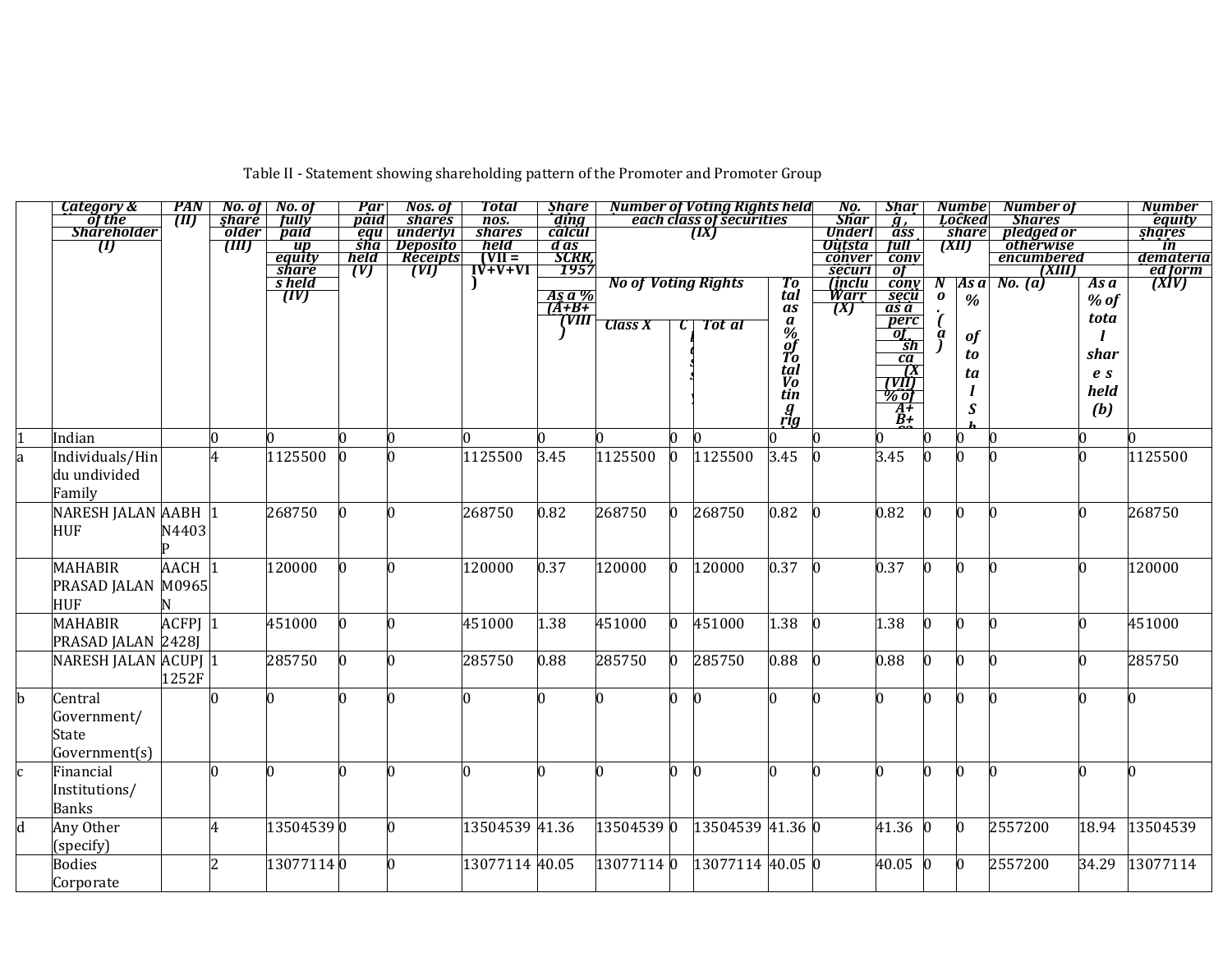|               | <b>EASTERN</b><br>CREDIT                    | AAACE <sub>1</sub><br>4526A |                | 5618500        | $\mathbf{0}$   | n  | 5618500        | 17.21 | 5618500    | $\bf{0}$       | 5618500       | 17.21 0 |                | $17.21\ 0$   |              | $\vert 0 \vert$ | $\bf{0}$ |       | 5618500  |
|---------------|---------------------------------------------|-----------------------------|----------------|----------------|----------------|----|----------------|-------|------------|----------------|---------------|---------|----------------|--------------|--------------|-----------------|----------|-------|----------|
|               | <b>CAPITAL</b><br><b>PRIVATE</b><br>LIMITED |                             |                |                |                |    |                |       |            |                |               |         |                |              |              |                 |          |       |          |
|               | <b>RIDDHI</b><br><b>PORTFOLIO</b>           | AABCB <sub>1</sub><br>0768L |                | 7458614 0      |                | n. | 7458614        | 22.84 | 7458614    | $\bf{0}$       | 7458614       | 22.84 0 |                | $22.84 \; 0$ |              | $\vert 0 \vert$ | 2557200  | 34.29 | 7458614  |
|               | PRIVATE LTD                                 |                             |                |                |                |    |                |       |            |                |               |         |                |              |              |                 |          |       |          |
|               | <b>RAMKRISHNA</b>                           | AABCC 0                     |                | $\overline{0}$ |                | n. | n.             | 0     |            | 0              | $\mathbf{0}$  | n.      | n.             | n.           |              | $\overline{0}$  | n        |       |          |
|               | RAIL &<br>INFRASTRUCTU<br><b>RE PVT LTD</b> | 4188M                       |                |                |                |    |                |       |            |                |               |         |                |              |              |                 |          |       |          |
|               | Director or<br>Director's<br>Relatives      |                             | $\overline{2}$ | 427425         | n.             | n. | 427425         | 1.31  | 427425     | $\overline{0}$ | 427425        | 1.31    | $\bf{0}$       | 1.31         | $\mathbf{0}$ | $\Omega$        | $\bf{0}$ |       | 427425   |
|               | RASHMI JALAN ACVPJ 1                        |                             |                | 418750         | l0.            | n. | 418750         | 1.28  | 418750     | $\overline{0}$ | 418750        | 1.28    | $\mathbf{0}$   | 1.28         |              | n.              | 0        |       | 418750   |
|               |                                             | 0776B                       |                |                |                |    |                |       |            |                |               |         |                |              |              |                 |          |       |          |
|               | <b>CHAITANYA</b>                            | AKDPJ 1                     |                | 8675           | n.             | n. | 8675           | 0.03  | 8675       | $\bf{0}$       | 8675          | 0.03    | $\bf{0}$       | 0.03         | 0            | $\Omega$        | l0       |       | 8675     |
|               | <b>JALAN</b>                                | 7169C                       |                |                |                |    |                |       |            |                |               |         |                |              |              |                 |          |       |          |
|               | Sub-Total                                   |                             | 8              | 146300390      |                | n. | 14630039 44.8  |       | 14630039 0 |                | 14630039 44.8 |         | $\Omega$       | 44.8         | 0            | $\mathbf{0}$    | 2557200  | 17.48 | 14630039 |
|               | (A)(1)                                      |                             |                |                |                |    |                |       |            |                |               |         |                |              |              |                 |          |       |          |
| $\frac{2}{a}$ | Foreign                                     |                             | $\overline{0}$ | $\overline{0}$ | 0              | 0  | $\bf{0}$       | 0     | n          | $\overline{0}$ | $\bf{0}$      | n       | 0              | 0            |              | 0               | 0        |       |          |
|               | Individuals                                 |                             | <sup>0</sup>   | <sup>o</sup>   |                |    | n              | O.    |            | n              |               |         | <sup>0</sup>   |              |              | <sup>0</sup>    |          |       |          |
|               | (Non-Resident<br>Individuals/               |                             |                |                |                |    |                |       |            |                |               |         |                |              |              |                 |          |       |          |
|               | Foreign                                     |                             |                |                |                |    |                |       |            |                |               |         |                |              |              |                 |          |       |          |
|               | Individuals)                                |                             |                |                |                |    |                |       |            |                |               |         |                |              |              |                 |          |       |          |
|               | Government                                  |                             | $\overline{0}$ | $\overline{0}$ | $\overline{a}$ | n  | $\overline{0}$ | 0     |            | 0              | $\bf{0}$      | n       | $\overline{0}$ |              |              | $\overline{0}$  | 0        |       |          |
| b<br>c<br>d   | Institutions                                |                             | $\overline{0}$ | $\overline{0}$ | U              |    | $\overline{0}$ | O.    |            | $\Omega$       | $\bf{0}$      |         | $\overline{0}$ |              |              | $\overline{0}$  | U        |       |          |
|               | Foreign                                     |                             | n.             | 0              |                | n  | n              |       |            | <sup>0</sup>   | n             |         | n.             |              |              | <sup>0</sup>    |          |       |          |
|               | Portfolio                                   |                             |                |                |                |    |                |       |            |                |               |         |                |              |              |                 |          |       |          |
|               | Investor                                    |                             |                |                |                |    |                |       |            |                |               |         |                |              |              |                 |          |       |          |
| e             | Any Other<br>(specify)                      |                             | $\overline{0}$ | O.             | U.             | 0  | O.             | O     |            | 0              | $\bf{0}$      | n       | n.             | 0            | n            | l0              | 0        |       |          |
|               | Sub-Total                                   |                             | $\overline{0}$ | 0              |                | O. | n.             | O.    |            | $\Omega$       | n             | n.      | n.             |              |              | O.              | O.       |       |          |
|               | (A)(2)                                      |                             |                |                |                |    |                |       |            |                |               |         |                |              |              |                 |          |       |          |
|               | Total                                       |                             | $\overline{8}$ | 146300390      |                | n. | 14630039 44.8  |       | 146300390  |                | 14630039 44.8 |         | $\bf{0}$       | 44.8         | 0            | $\vert 0 \vert$ | 2557200  | 17.48 | 14630039 |
|               | Shareholding of                             |                             |                |                |                |    |                |       |            |                |               |         |                |              |              |                 |          |       |          |
|               | Promoter and                                |                             |                |                |                |    |                |       |            |                |               |         |                |              |              |                 |          |       |          |
|               | Promoter                                    |                             |                |                |                |    |                |       |            |                |               |         |                |              |              |                 |          |       |          |
|               | Group $(A)$ =<br>$(A)(1)+(A)(2)$            |                             |                |                |                |    |                |       |            |                |               |         |                |              |              |                 |          |       |          |
|               |                                             |                             |                |                |                |    |                |       |            |                |               |         |                |              |              |                 |          |       |          |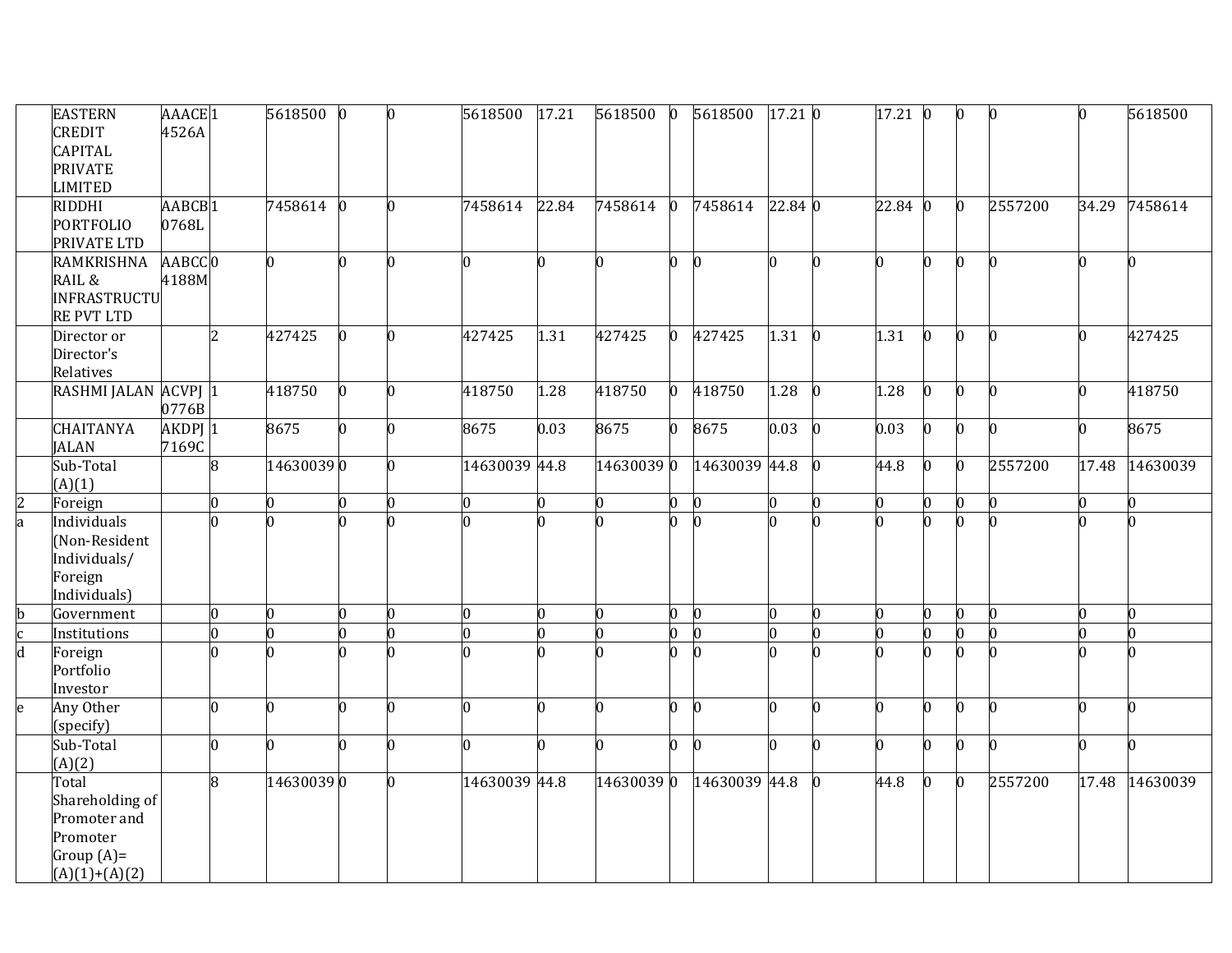|   | Category &<br>Name of the<br>Shareholder<br>$\stackrel{s}{(l)}$                           | $\frac{PA}{N}$<br>ĨШ        | Nos.<br>of<br>shar<br>eh<br>older<br>(III) | No. of<br>fully<br>paid up<br>equity | P<br>ar<br>tly<br>pa                | Nos. of<br>shares<br>underly<br>ing       | <b>Total</b><br>nos.<br>shares<br>held | <b>Shar</b><br>ehol<br>ding<br>$\%$ |                                       |   | Number of Voting Rights<br>held in each class of<br>securities<br>(IX) |                                     | No. of<br><b>Share</b><br>$\boldsymbol{S}$<br><b>Under</b> | <b>Total</b><br>sharehol<br>$\sin g$ , $\alpha s$<br>$a\%$ |                                          | <b>Numbe</b><br>r of<br>Locked<br>in<br>shares<br>(XII) |                      | <b>Number</b><br>of<br><b>Shares</b><br>pledged | <b>Number</b><br>of equity<br>shares<br>held in |
|---|-------------------------------------------------------------------------------------------|-----------------------------|--------------------------------------------|--------------------------------------|-------------------------------------|-------------------------------------------|----------------------------------------|-------------------------------------|---------------------------------------|---|------------------------------------------------------------------------|-------------------------------------|------------------------------------------------------------|------------------------------------------------------------|------------------------------------------|---------------------------------------------------------|----------------------|-------------------------------------------------|-------------------------------------------------|
|   |                                                                                           |                             |                                            | share s<br>held<br>(IV)              | id-<br>$\boldsymbol{u}$<br>eq<br>иi | <b>Deposit</b><br>ory<br>Receipt<br>s(VI) | $VII =$<br>$IV+V+VI$                   | calcu<br>late<br>d as<br>per        | <b>No of Voting Rights</b><br>Class X | C | Tot al                                                                 | To<br>tal<br>as<br>$\boldsymbol{a}$ | lying<br><b>Outst</b><br>andin<br>$\boldsymbol{g}$         | assumin<br>g full<br>conversi<br>on of                     | $\boldsymbol{N}$<br>0.<br>$\mathfrak{a}$ | As a<br>%<br><b>of</b><br>tot                           | No.<br>(N)<br>0<br>t | As a<br>$%$ of<br>tota<br>$\mathbf{I}$          | demateri<br>aliz ed<br>form<br>(XIV)            |
|   |                                                                                           |                             |                                            |                                      | ty<br>sh                            |                                           |                                        | <b>SCR</b><br>R,                    |                                       |   |                                                                        | %<br>of                             | conve<br>rtible                                            | converti<br>ble                                            |                                          | al<br><b>Sha</b>                                        | ap<br>pli            | shar<br>$\boldsymbol{e}$ s                      |                                                 |
|   | Institutions                                                                              |                             | 0                                          |                                      |                                     | O                                         |                                        |                                     |                                       |   |                                                                        |                                     |                                                            |                                                            | n                                        | U                                                       |                      |                                                 |                                                 |
|   | Mutual Funds/                                                                             |                             |                                            | 3696527                              | l0                                  | $\overline{0}$                            | 3696527                                | 11.32                               | 3696527                               |   | 3696527                                                                | 11.32 0                             |                                                            | 11.32                                                      | n                                        | n.                                                      |                      |                                                 | 3696527                                         |
|   | <b>ADITYA BIRLA</b><br><b>SUN LIFE</b><br><b>TRUSTEE</b><br><b>PRIVATE</b><br>LIMITED A/C | AAATB <sub>1</sub><br>0102C |                                            | 1760176                              | n                                   | n                                         | 1760176                                | 5.39                                | 1760176                               |   | 1760176                                                                | 5.39                                | $\overline{0}$                                             | 5.39                                                       | n                                        | <sup>n</sup>                                            |                      |                                                 | 1760176                                         |
|   | <b>KOTAK</b><br><b>EMERGING</b><br><b>EQUITY</b><br><b>SCHEME</b>                         | AAATK1<br>4475F             |                                            | 401875                               | <sup>0</sup>                        | n                                         | 401875                                 | 1.23                                | 401875                                |   | 401875                                                                 | 1.23                                | l0                                                         | 1.23                                                       | <sup>0</sup>                             | n.                                                      |                      |                                                 | 401875                                          |
|   | <b>FRANKLIN</b><br><b>INDIA</b><br><b>SMALLER</b><br><b>COMPANIES</b><br><b>FUND</b>      | AAATT <sub>1</sub><br>4931H |                                            | 1349476                              | n.                                  | n                                         | 1349476                                | 4.13                                | 1349476                               |   | 1349476                                                                | 4.13                                | l0                                                         | 4.13                                                       | <sup>0</sup>                             | n                                                       |                      |                                                 | 1349476                                         |
|   | Venture Capital<br>Funds                                                                  |                             | $\Omega$                                   | 0                                    | n                                   | n                                         |                                        |                                     | n                                     |   |                                                                        |                                     | h                                                          | n                                                          | n                                        | n                                                       |                      |                                                 | <sup>0</sup>                                    |
| h | Alternate<br>Investment<br>Funds                                                          |                             | <sup>0</sup>                               | n                                    | n                                   | n                                         |                                        |                                     | n                                     |   |                                                                        |                                     | In                                                         | n                                                          | n                                        | n                                                       |                      |                                                 | <sup>0</sup>                                    |
| d | Foreign<br>Venture Capital<br>Investors                                                   |                             | n                                          | n                                    | n                                   | n                                         |                                        |                                     | n                                     |   |                                                                        |                                     | n                                                          | n                                                          | n                                        | n                                                       |                      |                                                 | n.                                              |
| e | Foreign<br>Portfolio<br>Investors                                                         |                             | 31                                         | 3429320                              | $\Omega$                            | $\Omega$                                  | 3429320                                | 10.5                                | 3429320                               |   | 3429320                                                                | 10.5                                | $\vert$ 0                                                  | 10.5                                                       | $\overline{0}$                           | n.                                                      |                      |                                                 | 3429320                                         |
|   | 238 PLAN<br><b>ASSOCIATES</b><br>LLC                                                      | AAACZ <sup>1</sup><br>6706B |                                            | 339000                               | n                                   | n                                         | 339000                                 | 1.04                                | 339000                                |   | 339000                                                                 | 1.04                                | l0                                                         | 1.04                                                       | <sup>0</sup>                             | n                                                       |                      |                                                 | 339000                                          |
|   | ICG Q LIMITED                                                                             | AABCI <sub>1</sub>          |                                            | 661230                               | l0                                  | O.                                        | 661230                                 | $\overline{2.03}$                   | 661230                                |   | 661230                                                                 | 2.03                                | $\Omega$                                                   | 2.03                                                       | $\overline{0}$                           | $\Omega$                                                |                      |                                                 | 661230                                          |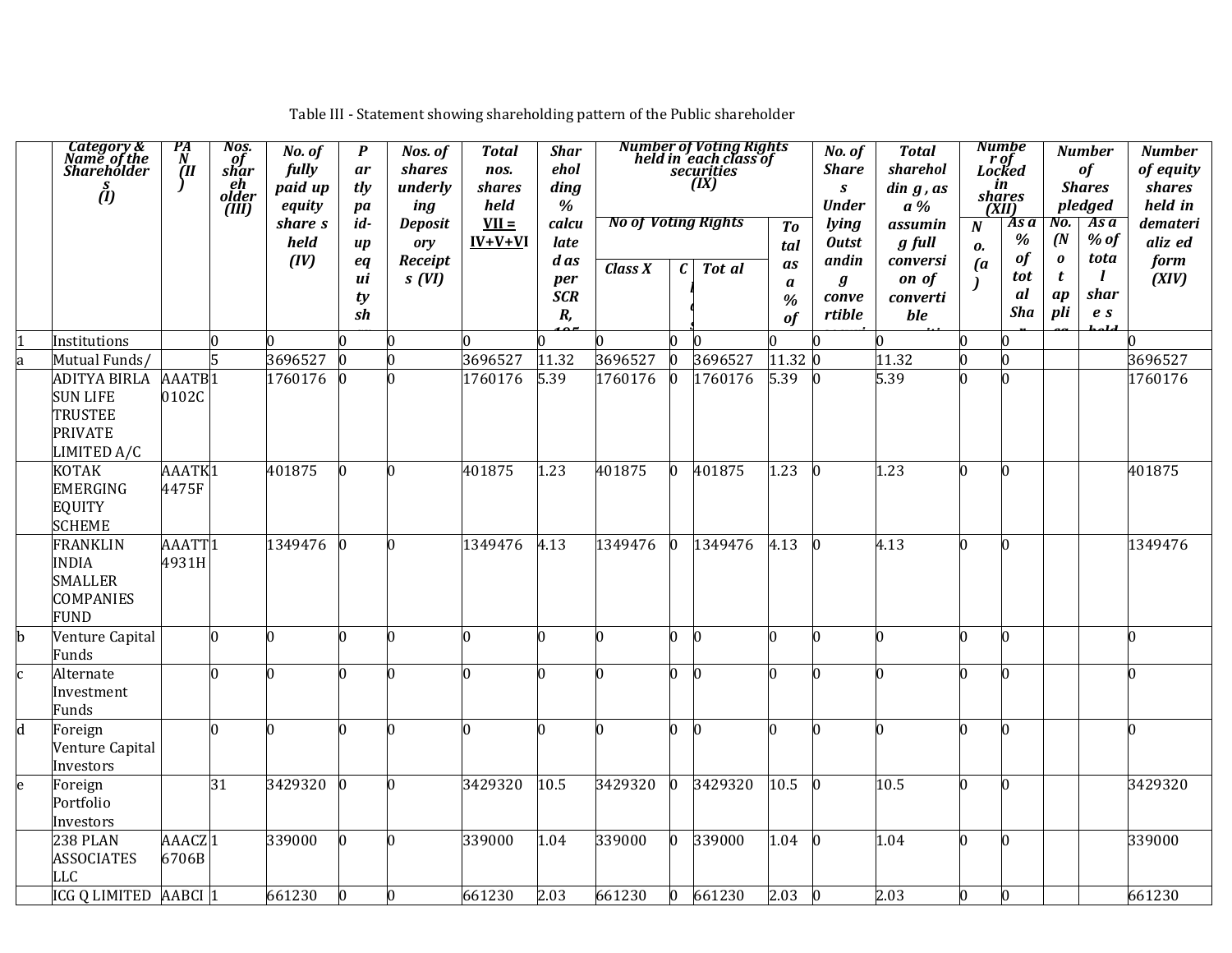|                |                           | 4677H              |                |         |     |                |         |                |                |                |              |                |             |              |                |                 |  |                |
|----------------|---------------------------|--------------------|----------------|---------|-----|----------------|---------|----------------|----------------|----------------|--------------|----------------|-------------|--------------|----------------|-----------------|--|----------------|
|                | MASSACHUSET AADC 1        |                    |                | 1202200 |     | n              | 1202200 | 3.68           | 1202200        | $\overline{0}$ | 1202200      | 3.68           | $\bf{0}$    | 3.68         | h              |                 |  | 1202200        |
|                | TS INSTITUTE              | M8931              |                |         |     |                |         |                |                |                |              |                |             |              |                |                 |  |                |
|                | 0F                        | A                  |                |         |     |                |         |                |                |                |              |                |             |              |                |                 |  |                |
|                | <b>TECHNOLOGY</b>         |                    |                |         |     |                |         |                |                |                |              |                |             |              |                |                 |  |                |
|                | <b>BLUE LOTUS</b>         | AAGCB <sub>1</sub> |                | 436573  |     | n.             | 436573  | 1.34           | 436573         | $\overline{0}$ | 436573       | 1.34           | $ 0\rangle$ | 1.34         | h              | $\Omega$        |  | 436573         |
|                | <b>INVESTMENT</b>         | 5049P              |                |         |     |                |         |                |                |                |              |                |             |              |                |                 |  |                |
|                | <b>FUND</b>               |                    |                |         |     |                |         |                |                |                |              |                |             |              |                |                 |  |                |
|                | Financial                 |                    | $\overline{2}$ | 80480   |     | 0              | 80480   | 0.25           | 80480          | $\mathbf{0}$   | 80480        | $0.25 \ 0$     |             | 0.25         | n              | $\Omega$        |  | 80480          |
|                | Institutions/             |                    |                |         |     |                |         |                |                |                |              |                |             |              |                |                 |  |                |
|                | <b>Banks</b>              |                    |                |         |     |                |         |                |                |                |              |                |             |              |                |                 |  |                |
| g              | Insurance                 |                    | 11             | 330598  |     | 0              | 330598  | 1.01           | 330598         | $\mathbf{0}$   | 330598       | 1.01           | $\bf{0}$    | 1.01         | n              | $\Omega$        |  | 330598         |
|                | Companies                 |                    |                |         |     |                |         |                |                |                |              |                |             |              |                |                 |  |                |
|                | TATA AIA LIFE AABCT1      |                    |                | 330598  |     | 0              | 330598  | 1.01           | 330598         | $\overline{0}$ | 330598       | 1.01           | $\bf{0}$    | 1.01         | n              |                 |  | 330598         |
|                | <b>INSURANCE CO 3784C</b> |                    |                |         |     |                |         |                |                |                |              |                |             |              |                |                 |  |                |
|                | LTD-WHOLE                 |                    |                |         |     |                |         |                |                |                |              |                |             |              |                |                 |  |                |
|                | LIFE MID CAP              |                    |                |         |     |                |         |                |                |                |              |                |             |              |                |                 |  |                |
| h              | Provident                 |                    | n.             | n.      | n   | <sup>0</sup>   | n.      | n.             | U              | 0              | $\Omega$     |                | O.          | n.           | n              | $\Omega$        |  | 0              |
|                | Funds/Pension             |                    |                |         |     |                |         |                |                |                |              |                |             |              |                |                 |  |                |
|                | Funds                     |                    |                |         |     |                |         |                |                |                |              |                |             |              |                |                 |  |                |
|                | Any Other                 |                    | 1              | 774988  |     | O.             | 774988  | 2.37           | 774988         | $\overline{0}$ | 774988       | 2.37           | $\bf{0}$    | 2.37         | $\overline{0}$ | n               |  | 774988         |
|                | (specify)                 |                    |                |         |     |                |         |                |                |                |              |                |             |              |                |                 |  |                |
|                | <b>Overseas</b>           |                    | 1              | 774988  | n   | n.             | 774988  | 2.37           | 774988         | $\mathbf{0}$   | 774988       | $2.37 \quad 0$ |             | 2.37         | n              | l0              |  | 774988         |
|                | Corporate                 |                    |                |         |     |                |         |                |                |                |              |                |             |              |                |                 |  |                |
|                | <b>Bodies</b>             |                    |                |         |     |                |         |                |                |                |              |                |             |              |                |                 |  |                |
|                | <b>INTERNATION</b>        | $ZZZZZ$ $1$        |                | 774988  |     | 0              | 774988  | 2.37           | 774988         | $\overline{0}$ | 774988       | $2.37 \ 0$     |             | 2.37         | h              | $\Omega$        |  | 774988         |
|                | <b>AL FINANCE</b>         | 9999Z              |                |         |     |                |         |                |                |                |              |                |             |              |                |                 |  |                |
|                | CORPORATION               |                    |                |         |     |                |         |                |                |                |              |                |             |              |                |                 |  |                |
|                | Sub-Total                 |                    | 40             | 8311913 | In. | n.             | 8311913 | 25.46          | 8311913        | $\overline{0}$ | 8311913      | 25.46 0        |             | 25.46        | n.             | $\Omega$        |  | 8311913        |
|                | (B)(1)                    |                    |                |         |     |                |         |                |                |                |              |                |             |              |                |                 |  |                |
| $\overline{2}$ | Central                   |                    | n.             | n.      |     | n.             | n.      | O.             |                | $\overline{0}$ | n.           |                | n.          | 0            | h              | $\Omega$        |  | $\overline{0}$ |
|                | Government/               |                    |                |         |     |                |         |                |                |                |              |                |             |              |                |                 |  |                |
|                | State                     |                    |                |         |     |                |         |                |                |                |              |                |             |              |                |                 |  |                |
|                | Government(s)             |                    |                |         |     |                |         |                |                |                |              |                |             |              |                |                 |  |                |
|                | / President of            |                    |                |         |     |                |         |                |                |                |              |                |             |              |                |                 |  |                |
|                | India                     |                    |                |         |     |                |         |                |                |                |              |                |             |              |                |                 |  |                |
|                | Sub-Total                 |                    | O.             | n.      | n   | $\overline{0}$ | n.      | $\overline{0}$ | $\Omega$       | $\overline{0}$ | $\mathbf{0}$ |                | O.          | n.           | l0             | $\Omega$        |  | 0              |
|                | (B)(2)                    |                    |                |         |     |                |         |                |                |                |              |                |             |              |                |                 |  |                |
| $\overline{3}$ | Non-                      |                    | n.             | O.      | n   | n.             | n.      | l0             | $\overline{a}$ | $\overline{0}$ | l0           |                | n.          | <sup>o</sup> | n              | n.              |  | 0              |
|                | institutions              |                    |                |         |     |                |         |                |                |                |              |                |             |              |                |                 |  |                |
|                | Individuals -             |                    | 8236           | 5778470 |     | 0              | 5778470 | 17.69          | 5778470        | 0              | 5778470      | 17.69 0        |             | 17.69        | $\overline{0}$ | $\vert 0 \vert$ |  | 5778437        |
|                | Individual                |                    | 8207           | 2368953 |     | n.             | 2368953 | 7.25           | 2368953        | $\bf{0}$       | 2368953      | 7.25           | Ю           | 7.25         | n              |                 |  | 2368920        |
|                | shareholders              |                    |                |         |     |                |         |                |                |                |              |                |             |              |                |                 |  |                |
|                |                           |                    |                |         |     |                |         |                |                |                |              |                |             |              |                |                 |  |                |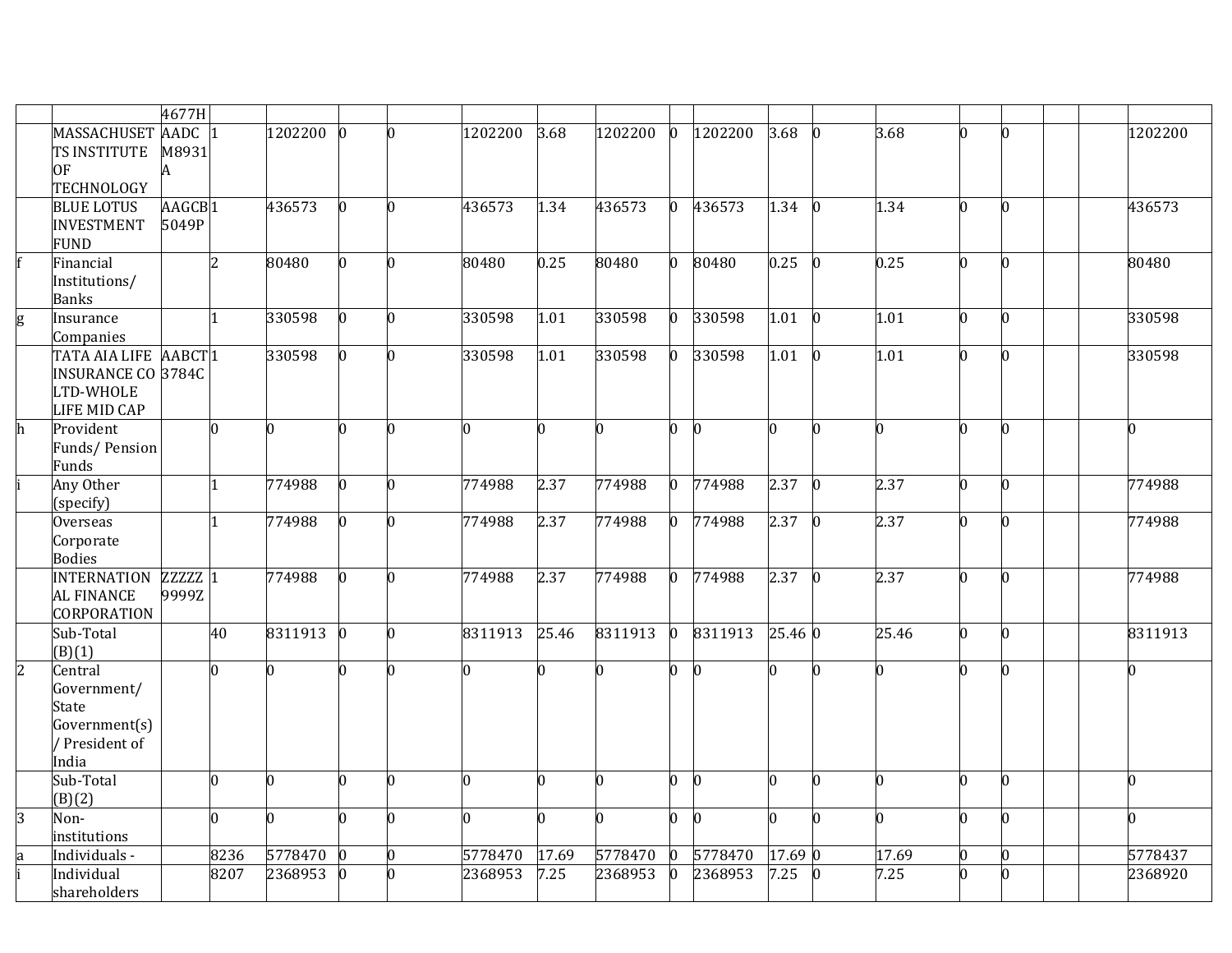|                         | holding           |                    |                |         |              |    |         |                   |         |                |          |          |                 |       |                |   |   |         |
|-------------------------|-------------------|--------------------|----------------|---------|--------------|----|---------|-------------------|---------|----------------|----------|----------|-----------------|-------|----------------|---|---|---------|
|                         | nominal share     |                    |                |         |              |    |         |                   |         |                |          |          |                 |       |                |   |   |         |
|                         | capital up to Rs. |                    |                |         |              |    |         |                   |         |                |          |          |                 |       |                |   |   |         |
|                         | 2 lakhs.          |                    |                |         |              |    |         |                   |         |                |          |          |                 |       |                |   |   |         |
| ii                      | Individual        |                    | 29             | 3409517 |              | O. | 3409517 | 10.44             | 3409517 | $\mathbf{0}$   | 3409517  | 10.44 0  |                 | 10.44 | $\overline{0}$ |   |   | 3409517 |
|                         | shareholders      |                    |                |         |              |    |         |                   |         |                |          |          |                 |       |                |   |   |         |
|                         | holding           |                    |                |         |              |    |         |                   |         |                |          |          |                 |       |                |   |   |         |
|                         | nominal share     |                    |                |         |              |    |         |                   |         |                |          |          |                 |       |                |   |   |         |
|                         | capital in excess |                    |                |         |              |    |         |                   |         |                |          |          |                 |       |                |   |   |         |
|                         | of Rs. 2 lakhs.   |                    |                |         |              |    |         |                   |         |                |          |          |                 |       |                |   |   |         |
|                         | <b>AKASH</b>      | AADPB <sub>1</sub> |                | 633355  |              | O. | 633355  | 1.94              | 633355  | 0              | 633355   | 1.94     | $\vert 0 \vert$ | 1.94  | 0              |   |   | 633355  |
|                         | <b>BHANSHALI</b>  | 5433H              |                |         |              |    |         |                   |         |                |          |          |                 |       |                |   |   |         |
|                         | LATA              | AADPB <sub>1</sub> |                | 1053975 |              | O. | 1053975 | 3.23              | 1053975 | 0              | 1053975  | 3.23     | 0               | 3.23  | 0              |   |   | 1053975 |
|                         | <b>BHANSHALI</b>  | 8672N              |                |         |              |    |         |                   |         |                |          |          |                 |       |                |   |   |         |
| $\mathbf b$             | <b>NBFCs</b>      |                    |                | 5000    |              | n  | 5000    | $\overline{0.02}$ | 5000    | $\overline{0}$ | 5000     | 0.02     | $\vert 0 \vert$ | 0.02  | $\overline{0}$ |   |   | 5000    |
|                         | registered with   |                    |                |         |              |    |         |                   |         |                |          |          |                 |       |                |   |   |         |
|                         | <b>RBI</b>        |                    |                |         |              |    |         |                   |         |                |          |          |                 |       |                |   |   |         |
| c                       | Employee          |                    | $\overline{0}$ | 0       | n            | O. | 0       | 0                 | n       | 0              | $\bf{0}$ |          | 0               | O.    | 0              | 0 | 0 |         |
|                         | Trusts            |                    |                |         |              |    |         |                   |         |                |          |          |                 |       |                |   |   |         |
| $\overline{\mathsf{d}}$ | Overseas          |                    | n.             | U       |              | n  | l0      | 0                 |         | 0              | $\bf{0}$ |          | 0               |       | n              |   | n |         |
|                         | Depositories      |                    |                |         |              |    |         |                   |         |                |          |          |                 |       |                |   |   |         |
|                         | (holding DRs)     |                    |                |         |              |    |         |                   |         |                |          |          |                 |       |                |   |   |         |
|                         | (balancing        |                    |                |         |              |    |         |                   |         |                |          |          |                 |       |                |   |   |         |
|                         | figure)           |                    |                |         |              |    |         |                   |         |                |          |          |                 |       |                |   |   |         |
| e                       | Any Other         |                    | 513            | 3819416 |              | l0 | 3819416 | 11.7              | 3819416 | O.             | 3819416  | 11.7     | $\mathbf{0}$    | 11.7  | $\overline{0}$ | n |   | 3819416 |
|                         | [specify]         |                    |                |         |              |    |         |                   |         |                |          |          |                 |       |                |   |   |         |
|                         | <b>Bodies</b>     |                    | 235            | 2268931 | $\Omega$     | O. | 2268931 | 6.95              | 2268931 | $\mathbf{0}$   | 2268931  | 6.95     | $\overline{0}$  | 6.95  | $\overline{0}$ | n |   | 2268931 |
|                         | Corporate         |                    |                |         |              |    |         |                   |         |                |          |          |                 |       |                |   |   |         |
|                         | <b>BLUE</b>       | AACCB <sub>1</sub> |                | 545724  |              | n. | 545724  | 1.67              | 545724  | $\mathbf 0$    | 545724   | $1.67$ 0 |                 | 1.67  | $\overline{0}$ | n |   | 545724  |
|                         | <b>DAIMOND</b>    | 8052A              |                |         |              |    |         |                   |         |                |          |          |                 |       |                |   |   |         |
|                         | <b>PROPERTIES</b> |                    |                |         |              |    |         |                   |         |                |          |          |                 |       |                |   |   |         |
|                         | <b>PVT LTD</b>    |                    |                |         |              |    |         |                   |         |                |          |          |                 |       |                |   |   |         |
|                         | <b>TATHASTU</b>   | AAJFT 1            |                | 350000  | <sup>0</sup> | n. | 350000  | 1.07              | 350000  | 0              | 350000   | 1.07     | $\mathbf{0}$    | 1.07  | 0              | n |   | 350000  |
|                         | <b>ADVISORS</b>   | 1188R              |                |         |              |    |         |                   |         |                |          |          |                 |       |                |   |   |         |
|                         | Clearing          |                    | 67             | 40613   |              | n. | 40613   | 0.12              | 40613   | $\overline{0}$ | 40613    | 0.12     | $\overline{0}$  | 0.12  | $\overline{0}$ | n |   | 40613   |
|                         | Members           |                    |                |         |              |    |         |                   |         |                |          |          |                 |       |                |   |   |         |
|                         | <b>IEPF</b>       |                    |                | 2117    | U            | n. | 2117    | 0.01              | 2117    | O.             | 2117     | 0.01     | n               | 0.01  | $\bf{0}$       |   |   | 2117    |
|                         | Non-Resident      |                    | 201            | 167683  | <sup>0</sup> |    | 167683  | 0.51              | 167683  | $\overline{0}$ | 167683   | 0.51     | 0               | 0.51  | n              |   |   | 167683  |
|                         | Indian (NRI)      |                    |                |         |              |    |         |                   |         |                |          |          |                 |       |                |   |   |         |
|                         | Others            |                    | 5              | 1332464 |              | O. | 1332464 | 4.08              | 1332464 |                | 1332464  | 4.08     |                 | 4.08  | $\overline{0}$ |   |   | 1332464 |
|                         | VANTAGE           | AACTV <sub>1</sub> |                | 648000  |              | n. | 648000  | 1.98              | 648000  | 0              | 648000   | 1.98     |                 | 1.98  | $\overline{0}$ | n |   | 648000  |
|                         | EQUITY FUND       | 5686P              |                |         |              |    |         |                   |         |                |          |          |                 |       |                |   |   |         |
|                         | <b>ABAKKUS</b>    | AAGTA1             |                | 508476  |              | n. | 508476  | 1.56              | 508476  | $\overline{0}$ | 508476   | 1.56     |                 | 1.56  | $\bf{0}$       |   |   | 508476  |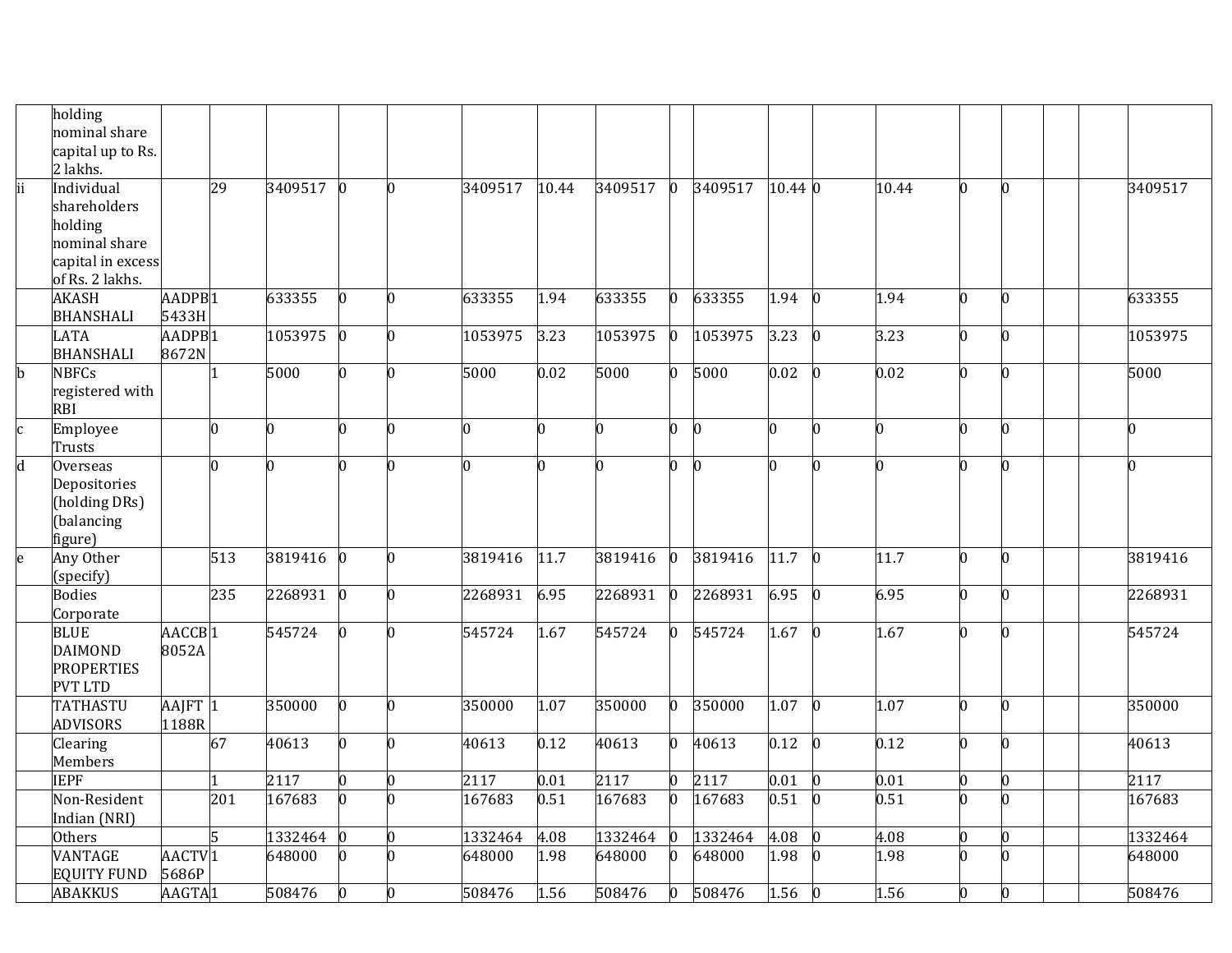| <b>GROWTH</b>                                                        | 6549L |      |           |  |                |       |            |                  |         |       |  |  |          |
|----------------------------------------------------------------------|-------|------|-----------|--|----------------|-------|------------|------------------|---------|-------|--|--|----------|
| FUND-1                                                               |       |      |           |  |                |       |            |                  |         |       |  |  |          |
| Trusts                                                               |       |      | 7608      |  | 7608           | 0.02  | 7608       | 7608             | 0.02    | 0.02  |  |  | 7608     |
| Sub-Total<br>(B)(3)                                                  |       | 8750 | 9602886   |  | 9602886        | 29.41 | 9602886    | 9602886          | 29.41 0 | 29.41 |  |  | 9602853  |
| Total Public<br>Shareholding<br>$(B)=$<br>$(B)(1)+(B)(2)+($<br>B)(3) |       | 8790 | 179147990 |  | 17914799 54.86 |       | 17914799 0 | 17914799 54.86 0 |         | 54.86 |  |  | 17914766 |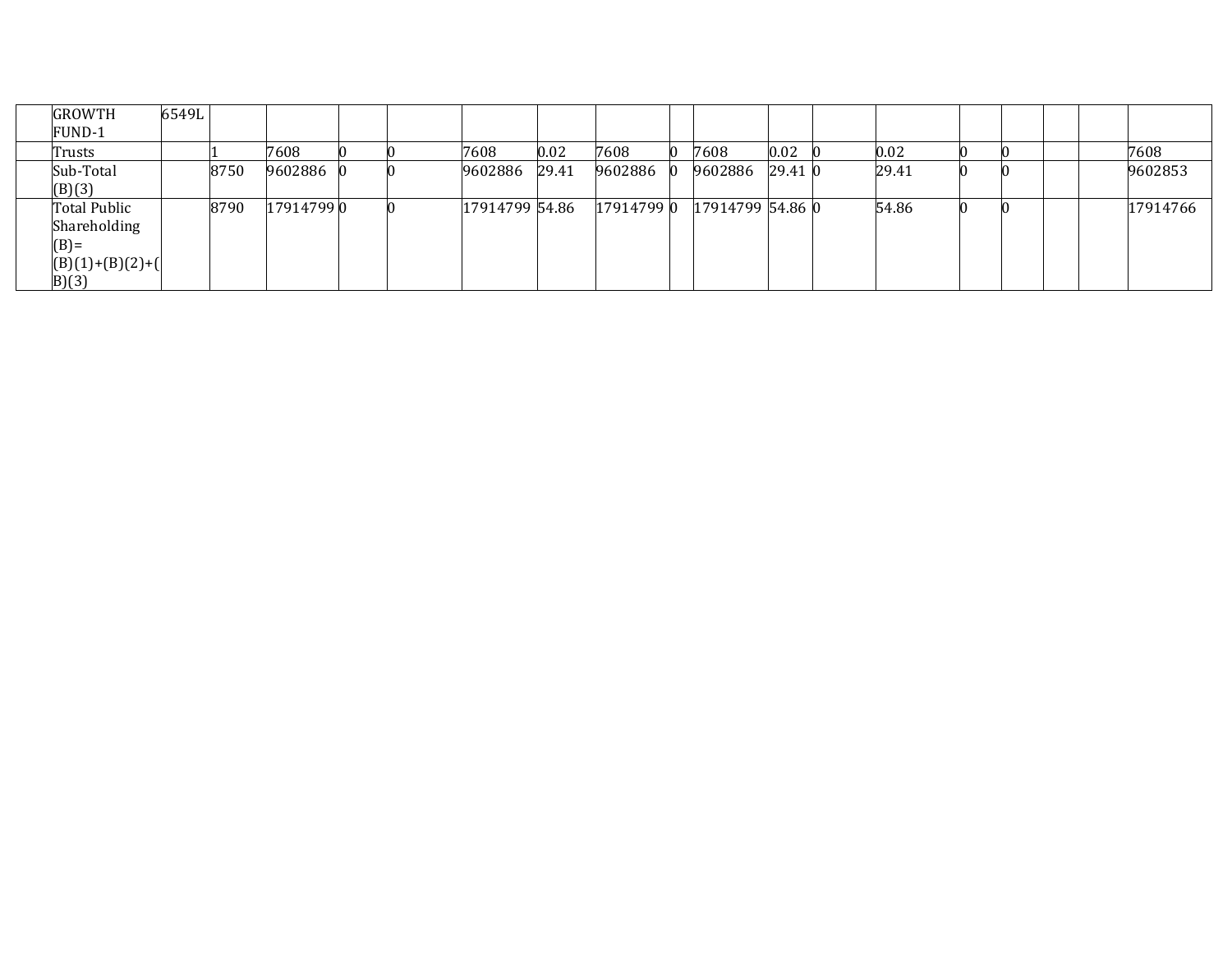|   | Category &         | PAN |              | $\begin{array}{ c c c } \hline \textbf{No. of} & \textbf{No. of} \end{array}$ | Partl                | Nos. of                 | Total                            | <b>Sharehol</b> |        |                | <b>Number of Voting Rights</b> |                              | No. of                     | Total                      |     | <b>Number</b> |               | <b>Number</b>                      | <b>Number</b>            |
|---|--------------------|-----|--------------|-------------------------------------------------------------------------------|----------------------|-------------------------|----------------------------------|-----------------|--------|----------------|--------------------------------|------------------------------|----------------------------|----------------------------|-----|---------------|---------------|------------------------------------|--------------------------|
|   | öf the             | TM) | <b>share</b> | <b>fully</b>                                                                  | paid-                | <b>shares</b>           | <b>shares</b>                    | ding %          |        |                | each class of securities       |                              | <b>Shares</b>              | sharehold                  |     | Locked in     |               | <b>Shares</b>                      | equity                   |
|   | <b>Shareholder</b> |     | older        | paid                                                                          | equit                | underlyi                | held                             | calculat        |        |                | (IX)                           |                              | Underlyi                   | $g$ , as a %               |     | <b>shares</b> |               | pledged                            | shares                   |
|   | U                  |     | (III)        | $\overline{up}$                                                               | <b>share</b><br>held | <b>Deposito</b>         | $IVII =$                         | d as per        |        |                |                                |                              | <b>Outstan</b><br>converti | assuming<br><b>Tull</b>    |     | (XII)         |               | <i><b>otherwis</b></i><br>encumber | $\overline{\mathbf{m}}$  |
|   |                    |     |              | equity<br><b>share</b>                                                        | (V)                  | <b>Receipts</b><br>(VI) | $\frac{1}{\sqrt{1-\frac{1}{2}}}$ | SCRR,<br>1957   |        |                |                                |                              | securiti                   | <b>conversio</b>           |     |               |               | (XIII)                             | demateria                |
|   |                    |     |              | s held                                                                        |                      |                         |                                  | As a %          |        |                | <b>No of Voting Rights</b>     | <b>Tota</b>                  | (includi                   | of                         | No. | Asa           | No.           | As a                               | ed form<br>[XIV]<br>[Not |
|   |                    |     |              | (IV)                                                                          |                      |                         |                                  |                 |        |                |                                | l as                         | Warran                     | convertibl                 |     | %             | $\mathcal{N}$ | $%$ of                             |                          |
|   |                    |     |              |                                                                               |                      |                         |                                  |                 |        |                |                                | $\overline{a} \overline{\%}$ | (X)                        | securities                 |     |               |               |                                    | <b>Applicabl</b>         |
|   |                    |     |              |                                                                               |                      |                         |                                  |                 | Class  | $\mathfrak{a}$ | Tot<br>al                      | of                           |                            | as a                       |     | of            | 0             | tota                               | e)                       |
|   |                    |     |              |                                                                               |                      |                         |                                  |                 |        | a              |                                | Tota                         |                            | percentag<br>of diluted    |     | tot           |               |                                    |                          |
|   |                    |     |              |                                                                               |                      |                         |                                  |                 |        |                |                                | Voti                         |                            | <b><i><u>Share</u></i></b> |     | al            | ap            | shar                               |                          |
|   |                    |     |              |                                                                               |                      |                         |                                  |                 |        |                |                                |                              |                            |                            |     | Sha           | pli           | $\boldsymbol{e}$ s                 |                          |
|   |                    |     |              |                                                                               |                      |                         |                                  |                 |        | $\mathbf{v}$   |                                | ng<br>righ                   |                            | <i>capital</i>             |     |               |               | L - 1 J                            |                          |
|   | Custodian/DR       |     | n            |                                                                               |                      |                         |                                  |                 |        |                |                                |                              |                            |                            |     |               |               |                                    |                          |
|   | Holder             |     |              |                                                                               |                      |                         |                                  |                 |        |                |                                |                              |                            |                            |     |               |               |                                    |                          |
|   |                    |     |              |                                                                               |                      | n                       |                                  |                 |        |                |                                |                              |                            |                            |     | $\Omega$      |               |                                    |                          |
| 2 | Employee           |     |              | 108062                                                                        |                      |                         | 108062                           | 0.33            | 108062 |                | 1080620.33                     |                              |                            | 0.33                       |     |               |               |                                    | 108062                   |
|   | Benefit Trust      |     |              |                                                                               |                      |                         |                                  |                 |        |                |                                |                              |                            |                            |     |               |               |                                    |                          |
|   | under SEBI         |     |              |                                                                               |                      |                         |                                  |                 |        |                |                                |                              |                            |                            |     |               |               |                                    |                          |
|   | Share based        |     |              |                                                                               |                      |                         |                                  |                 |        |                |                                |                              |                            |                            |     |               |               |                                    |                          |
|   | Employee           |     |              |                                                                               |                      |                         |                                  |                 |        |                |                                |                              |                            |                            |     |               |               |                                    |                          |
|   |                    |     |              |                                                                               |                      |                         |                                  |                 |        |                |                                |                              |                            |                            |     |               |               |                                    |                          |
|   | Benefit)           |     |              |                                                                               |                      |                         |                                  |                 |        |                |                                |                              |                            |                            |     |               |               |                                    |                          |
|   | Regulations,       |     |              |                                                                               |                      |                         |                                  |                 |        |                |                                |                              |                            |                            |     |               |               |                                    |                          |
|   | 2014)              |     |              |                                                                               |                      |                         |                                  |                 |        |                |                                |                              |                            |                            |     |               |               |                                    |                          |
|   | Total Non-         |     |              | 108062                                                                        |                      |                         | 108062                           |                 | 108062 |                | 1080620.33                     |                              |                            |                            |     |               |               |                                    | 108062                   |
|   | Promoter- Non      |     |              |                                                                               |                      |                         |                                  |                 |        |                |                                |                              |                            |                            |     |               |               |                                    |                          |
|   |                    |     |              |                                                                               |                      |                         |                                  |                 |        |                |                                |                              |                            |                            |     |               |               |                                    |                          |
|   | Public             |     |              |                                                                               |                      |                         |                                  |                 |        |                |                                |                              |                            |                            |     |               |               |                                    |                          |
|   | Shareholding       |     |              |                                                                               |                      |                         |                                  |                 |        |                |                                |                              |                            |                            |     |               |               |                                    |                          |
|   | $(C)=$             |     |              |                                                                               |                      |                         |                                  |                 |        |                |                                |                              |                            |                            |     |               |               |                                    |                          |
|   | $(C)(1)+(C)(2)$    |     |              |                                                                               |                      |                         |                                  |                 |        |                |                                |                              |                            |                            |     |               |               |                                    |                          |

Table IV - Statement showing shareholding pattern of the Non Promoter- Non Public shareholder